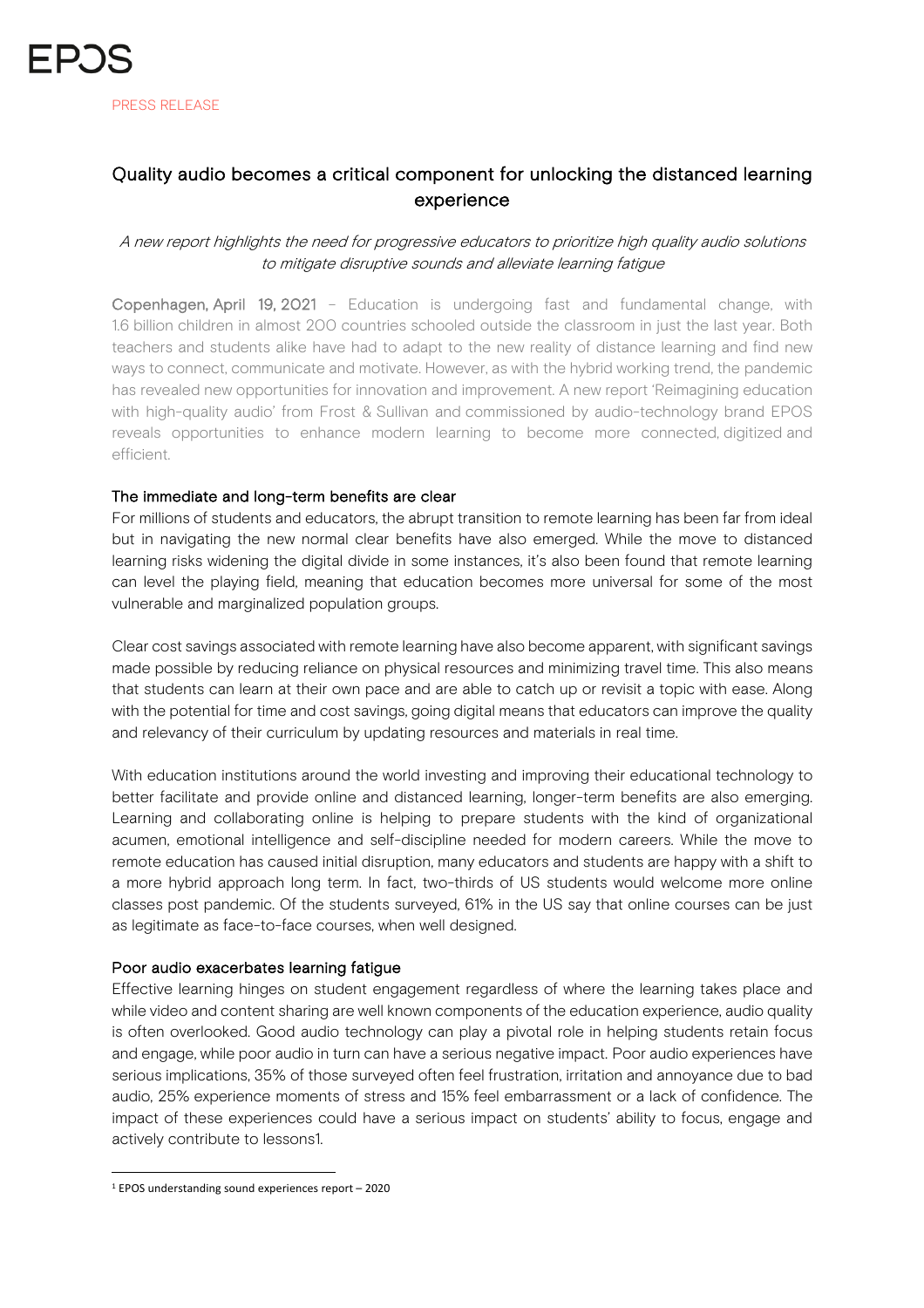Without the immediate physical presence of peers and teachers and a physical learning environment, it is all too easy for distanced learners to become distracted. Poor audio can be a further drain on students' emotional and mental well-being. Be it audio delays from bad internet connectivity or multiple participants speaking at the same time or background noises coming from each participant's location, audio challenges can have a negative impact on health by increasing the stress levels.

The need for better connectivity and robust audio is clear and it is not only students who need to be focused on the conversation. For teachers and other educators, poor audio could disastrous if critical information is missed. The ability to hear multiple voices, recognize who is speaking and engage with reactions from the class are all crucial parts of teaching. Without good audio, teachers risk missing out on crucial information and consequently might provide a less effective learning experience.

#### Investment in good audio is essential to long-term hybrid learning

Fortunately for many end-users, having effective audio equipment goes a long way to optimizing the hybrid experience. According to EPOS, 37% of people feel that the right audio tools can reduce miscommunication, 40% feel that they would significantly reduce the need to repeatedly clarify information and 37% believe good audio would prevent participants from missing critical information.

Even once the disruption caused by the pandemic dissipates the shift to a more hybrid approach will remain. From an industry perspective, remote learning has made it easier to recruit teachers in some instances five-fold and as a result of the shift the percentage of senior leaders and teachers planning to leave the profession had halved since 2019<sub>2</sub> Meanwhile, two thirds of students say they would welcome more education online post-pandemic.

"Remote learning means that students and teachers can be anywhere on any given day – whether it's in the classroom, at home or on the go. The future of learning is already here. For students and educators in a virtual classroom, missing even 1% of what you've heard can often become 100% of your concern. Jeppe Dalberg-Larsen, President at EPOS comments: To ensure that hybrid learning remains effective, educators and students must recognize the importance of optimizing concentration and comprehension by utilising high-quality audio tools."

#### ABOUT EPOS

EPOS is an audio and video solution company developing and selling devices for business professionals and the gaming community. Based on leading and advanced technologies, the Danish founded company delivers high-end audio and video solutions with design, technology and performance as paramount parameters.

The establishment of EPOS is based on the decision to let the business segments of the joint venture – known as Sennheiser Communications – between Sennheiser Electronic GmbH & Co. KG and Demant A/S evolve in different set-ups. Alongside the introduction of a new own-branded portfolio, EPOS continues to sell the current Sennheiser Communications portfolio co-branded as EPOS I SENNHEISER.

EPOS is part of the Demant Group – a world-leading audio and hearing technology group. As such, it builds on more than 115 years of experience of working with innovation and sound. With headquarters

<sup>2</sup> National Foundation for Educational Research – July 2020